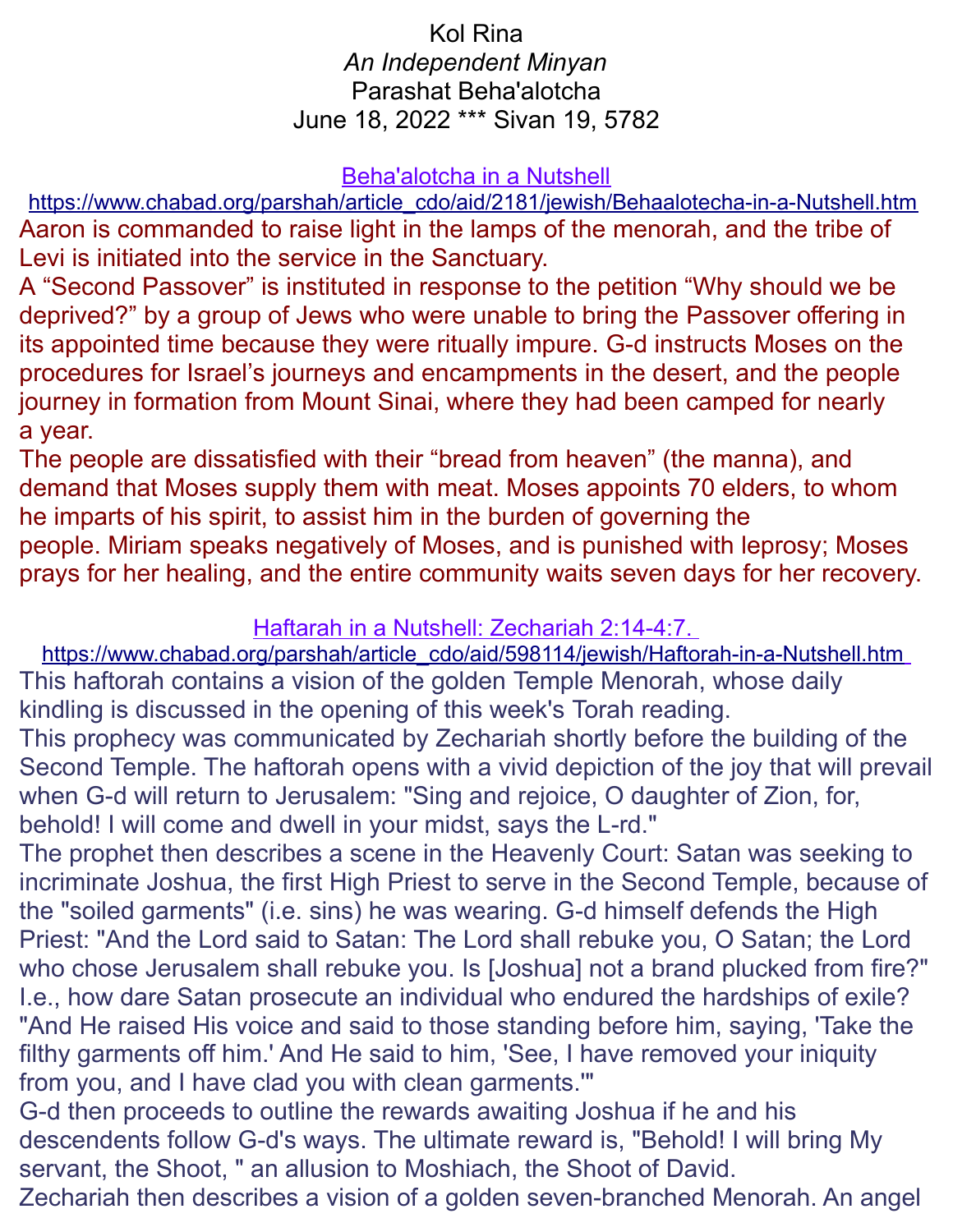interprets the meaning of this vision: "This is the word of the Lord to Zerubbabel [descendent of King David, one of the protagonists in the building of the Second Temple], 'Not by military force and not by physical strength, but by My spirit,' says the Lord of Hosts." Meaning that Zerubbabel's descendent, Moshiach, will have no difficulty in his task, it will be as simple as lighting a menorah.

# Food For Thought

From Pain to Humility by Rabbi Jonathan Sacks (z"l)

<https://www.rabbisacks.org/covenant-conversation/behaalotecha/from-pain-to-humility/> David Brooks, in his bestselling book, *The Road to Character*[,\[1\]](https://www.rabbisacks.org/covenant-conversation/behaalotecha/from-pain-to-humility/#_ftn1) draws a sharp distinction between what he calls the résumé virtues – the achievements and skills that bring success – and the eulogy virtues, the ones that are spoken of at funerals: the virtues and strengths that make you the kind of person you are when you are not wearing masks or playing roles, the inner person that friends and family recognise as the real you.

Brooks relates this distinction to the one made by Rabbi Joseph Soloveitchik in his famous essay, The Lonely Man of Faith[.\[2\]](https://www.rabbisacks.org/covenant-conversation/behaalotecha/from-pain-to-humility/#_ftn2) This essay speaks of "Adam I" – the human person as creator, builder, master of nature imposing his or her will on the world – and "Adam II", the covenantal personality, living in obedience to a transcendent truth, guided by a sense of duty and right and the will to serve. Adam I seeks success. Adam II strives for charity, love, and redemption. Adam I lives by the logic of economics – the pursuit of self-interest and maximum utility. Adam II lives by the very different logic of morality, where giving matters more than receiving, and conquering desire is more important than satisfying it. In the moral universe, success, when it leads to pride, becomes failure. Failure, when it leads to humility, can be success.

In that essay, first published in 1965, Rabbi Soloveitchik wondered whether there was a place for Adam II in the America of his day, so intent was it on celebrating human powers and economic advance. Fifty years on, Brooks echoes that doubt. "We live," he says, "in a society that encourages us to think about how to have a great career but leaves many of us inarticulate about how to cultivate the inner life.["\[3\]](https://www.rabbisacks.org/covenant-conversation/behaalotecha/from-pain-to-humility/#_ftn3)

That is a central theme of [Beha'alotecha.](https://www.rabbisacks.org/covenant-conversation/behaalotecha/) Until now we have seen the outer Moses, worker of miracles, mouthpiece of the Divine Word, unafraid to confront Pharaoh on the one hand, his own people on the other, the man who shattered the Tablets engraved by God Himself and who challenged Him to forgive His people, "and if not, blot me out of the book You have written" [\(Ex. 32:32\)](https://www.sefaria.org/Exodus.32.32?lang=he-en&utm_source=rabbisacks.org&utm_medium=sefaria_linker). This is the public Moses, a figure of heroic strength. In Soloveitchik terminology, it is Moses I. In Beha'alotecha we see Moses II, the lonely man of faith. It is a very different picture. In the first scene we see him break down. The people are complaining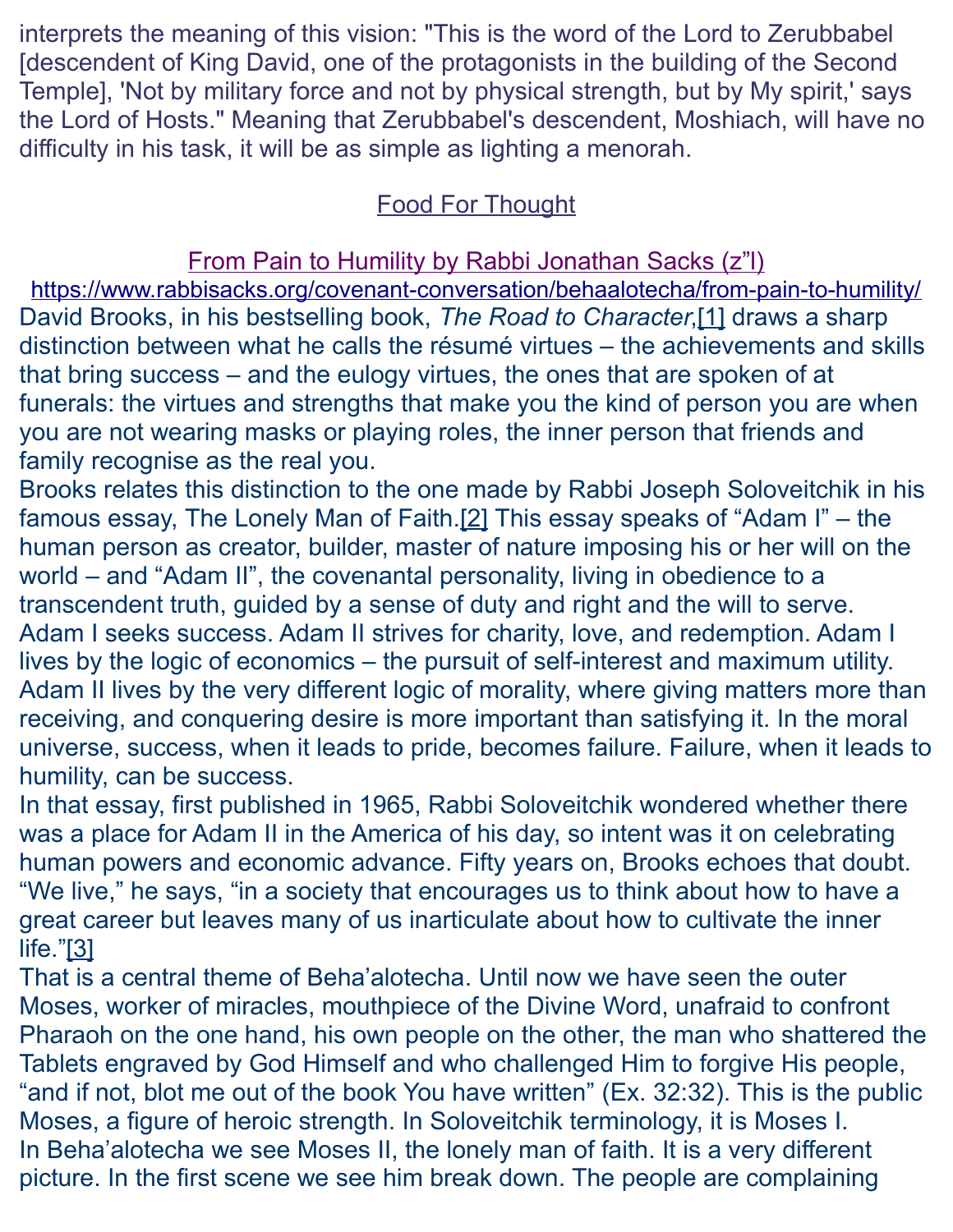again about the food. They have manna but no meat. They engage in false nostalgia:

"We remember the fish we ate in Egypt at no cost, the cucumbers, and the melons, and the leeks, and the onions, and the garlic!"

[Num. 11:5](https://www.sefaria.org/Numbers.11.5?lang=he-en&utm_source=rabbisacks.org&utm_medium=sefaria_linker)

This is one act of ingratitude too many for Moses, who gives voice to deep despair: "Why have You treated Your servant so badly? Why have I found so little favour in Your sight that You lay all the burden of this people upon me? Was it I who conceived all this people? Was it I who gave birth to them all, that You should say to me, 'Carry them in your lap, as a nursemaid carries a baby'?… I cannot bear all this people alone; the burden is too heavy for me. If this is how You treat me, kill me now, if I have found favour in Your sight, and let me not see my own misery!"

[Num. 11:11-15](https://www.sefaria.org/Numbers.11.11-15?lang=he-en&utm_source=rabbisacks.org&utm_medium=sefaria_linker)

Then comes the great transformation. God tells him to take seventy elders who will bear the burden with him. God takes the spirit that is on Moses and extends it to the elders. Two of them, Eldad and Medad, among the six chosen from each tribe but left out of the final ballot, begin prophesying within the camp. They too have caught Moses' spirit. Joshua fears that this may lead to a challenge to Moses leadership and urges Moses to stop them. Moses answers with surpassing generosity:

"Are you jealous on my behalf? Would that all the Lord's people were prophets, that He would rest His spirit upon them all!"

[Num. 11:29](https://www.sefaria.org/Numbers.11.29?lang=he-en&utm_source=rabbisacks.org&utm_medium=sefaria_linker)

The mere fact that Moses now knew that he was not alone, seeing seventy elders share his spirit, cures him of his depression, and he now exudes a gentle, generous confidence that is moving and unexpected.

In the third act, we finally see where this drama has been tending. Now Moses' own brother and sister, Aaron and Miriam, start disparaging him. The cause of their complaint (the "Ethiopian woman" he had taken as wife) is not clear and there are many interpretations. The point, though, is that for Moses, this is the "Et tu, Brute?" moment. He has been betrayed, or at least slandered, by those closest to him. Yet Moses is unaffected. It is here that the Torah makes its great statement:

"Now the man Moses was very humble, more so than any other man on Earth." [Num. 12:3](https://www.sefaria.org/Numbers.12.3?lang=he-en&utm_source=rabbisacks.org&utm_medium=sefaria_linker)

This is a novum in history. The idea that a leader's highest virtue is [humility](https://www.rabbisacks.org/quotes/humility-inspires-greatness/) must have seemed absurd, almost self-contradictory, in the ancient world. Leaders were proud, magnificent, distinguished by their dress, appearance, and regal manner. They built temples in their own honour. They had triumphant inscriptions engraved for posterity. Their role was not to serve but to be served. Everyone else was expected to be humble, not they. Humility and majesty could not coexist.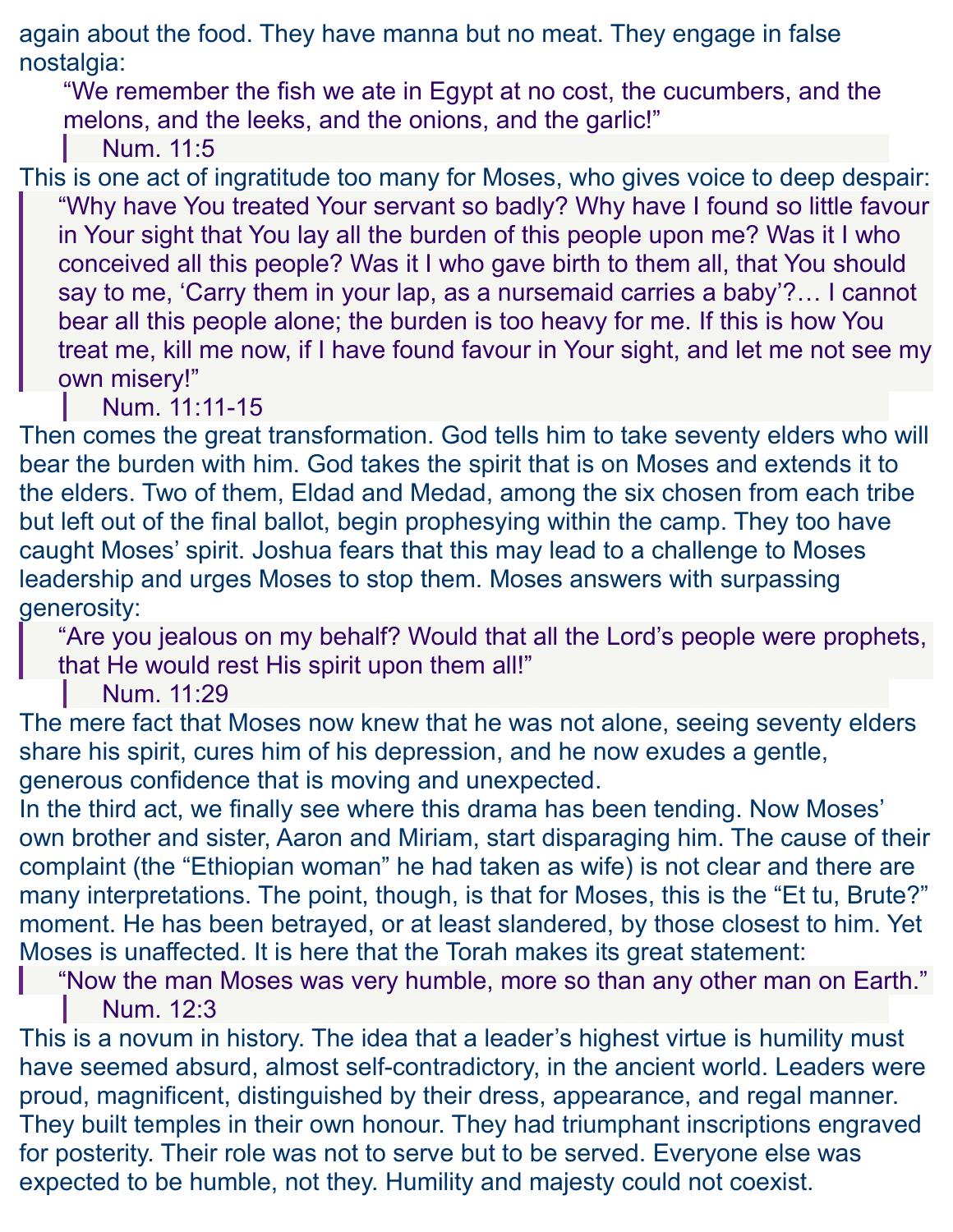In Judaism, this entire configuration was overturned. Leaders were there to serve, not to be served. Moses' highest accolade was to be called Eved Hashem, God's servant. Only one other person, Joshua, his successor, earns this title in Tanach. The architectural symbolism of the two great empires of the ancient world, the Mesopotamian ziggurat (the "tower of Babel") and the pyramids of Egypt, visually represented a hierarchical society, broad at the base, narrow at the top. The Jewish symbol, the menorah, was the opposite, broad at the top, narrow at the base, as if to say that in Judaism the leader serves the people, not vice versa. Moses' first response to God's call at the Burning Bush was one of humility: "Who am I, to bring the Israelites out of Egypt?" [\(Ex. 3:11\)](https://www.sefaria.org/Exodus.3.11?lang=he-en&utm_source=rabbisacks.org&utm_medium=sefaria_linker). It was precisely this humility that qualified him to lead.

In Beha'alotecha we track the psychological process by which Moses acquires a yet deeper level of humility. Under the stress of Israel's continued recalcitrance, Moses turns inward. Listen again to what he says:

"Why have I found so little favour in Your sight…? Did I conceive all these people? Did I give them birth? … Where can I get meat for all these people? …

I cannot carry bear these people alone; the burden is too heavy for me." The key words here are "I," "me" and "myself." Moses has lapsed into the first person singular. He sees the Israelites' behaviour as a challenge to himself, not God. God has to remind him, "Is the Lord's arm too short"? It isn't about Moses, it is about what and whom Moses represents.

Moses had been, for too long, alone. It was not that he needed the help of others to provide the people with food. That was something God would do without the need for any human intervention. It was that he needed the company of others to end his almost unbearable isolation. As I have noted elsewhere, the Torah only twice contains the phrase, lo tov, "not good," once at the start of the human story when God says: "It is not good for man to be alone," [\(Gen. 2:18\)](https://www.sefaria.org/Genesis.2.18?lang=he-en&utm_source=rabbisacks.org&utm_medium=sefaria_linker), a second time when Yitro sees Moses leading alone and says: "What you are doing is not good." [\(Ex. 18:17\)](https://www.sefaria.org/Exodus.18.17?lang=he-en&utm_source=rabbisacks.org&utm_medium=sefaria_linker) We cannot live alone. We cannot lead alone.

As soon as Moses sees the seventy elders share his spirit, his depression disappears. He can say to Joshua, "Are you jealous on my behalf?" And he is undisturbed by the complaint of his own brother and sister, praying to God on Miriam's behalf when she is punished with leprosy. He has recovered his humility. We now understand what humility is. It is not self-abasement. A statement often attributed to C. S. Lewis puts it best: humility is not thinking less of yourself. It is thinking of yourself less.

True humility means silencing the "I." For genuinely humble people, it is God and other people and principle that matter, not me. As it was once said of a great religious leader, "He was a man who took God so seriously that he didn't have to take himself seriously at all."

Rabbi Yochanan said, "Wherever you find the greatness of the Holy One, blessed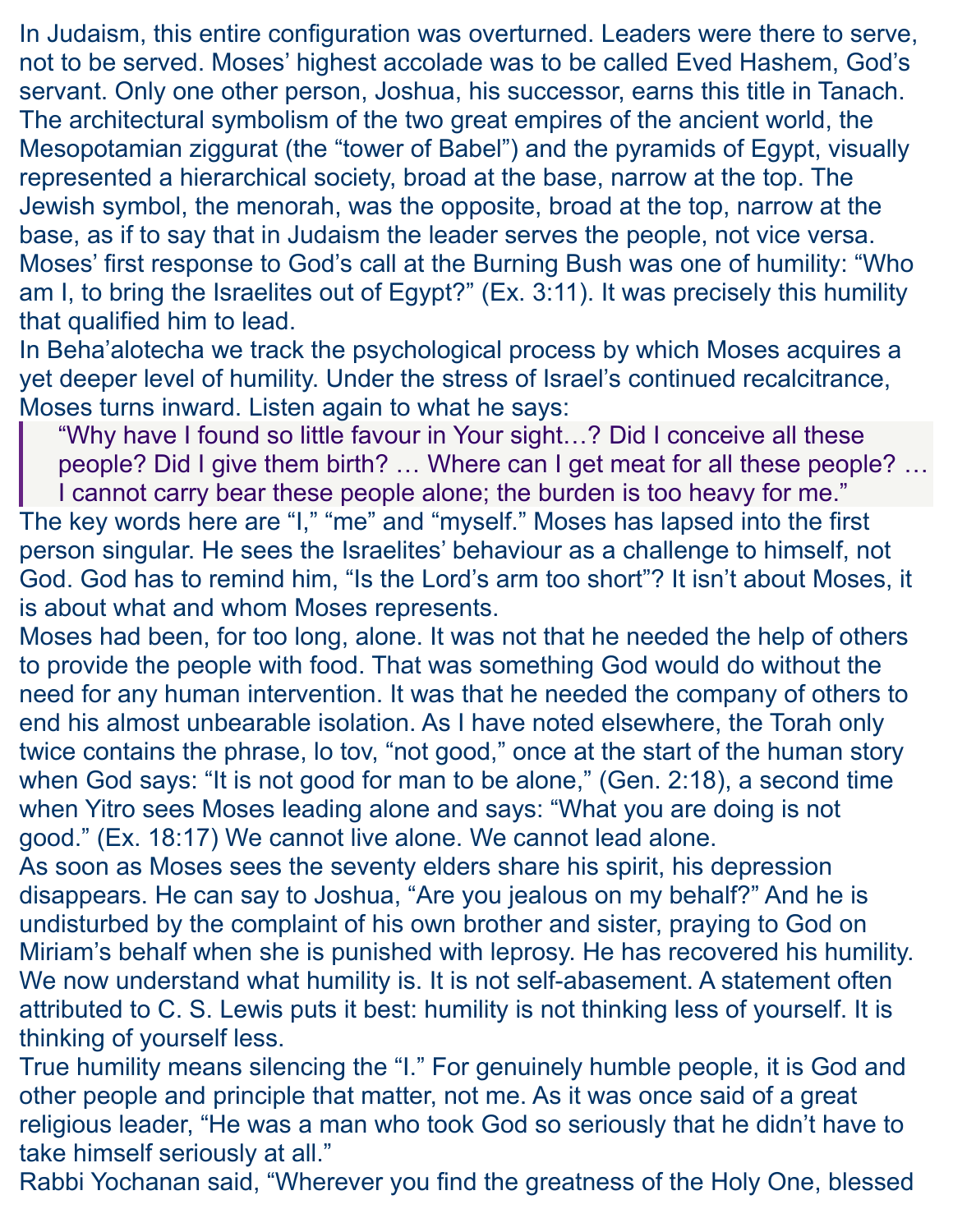be He, there you find His humility." [\(Megillah 31a\)](https://www.sefaria.org/Megillah.31a?lang=he-en&utm_source=rabbisacks.org&utm_medium=sefaria_linker). [Greatness is humility,](https://www.rabbisacks.org/quotes/greatness-is-humility/) for God and for those who seek to walk in His ways. It is also the greatest single source of strength, for if we do not think about the "I," we cannot be injured by those who criticise or demean us. They are shooting at a target that no longer exists. What Beha'alotecha is telling us through these three scenes in Moses' life is that we sometimes achieve humility only after a great psychological crisis. It is only after Moses had suffered a breakdown and prayed to die that we hear the words, "The man Moses was very humble, more so than anyone on earth." Suffering breaks through the carapace of the self, making us realise that what matters is not self-regard but rather the part we play in a scheme altogether larger than we are. Lehavdil, Brooks reminds us that Abraham Lincoln, who suffered from depression, emerged from the crisis of civil war with the sense that "Providence had taken control of his life, that he was a small instrument in a transcendent task.["\[4\]](https://www.rabbisacks.org/covenant-conversation/behaalotecha/from-pain-to-humility/#_ftn4)

The right response to existential pain, Brooks says, is not pleasure but holiness, by which he means, "seeing the pain as part of a moral narrative and trying to redeem something bad by turning it into something sacred, some act of sacrificial service that will put oneself in fraternity with the wider community and with eternal moral demands." This, for me, was epitomised by the parents of the three Israeli teenagers killed in the summer of 2014, who responded to their loss by creating a series of awards for those who have done most to enhance the unity of the Jewish people – turning their pain outward, and using it to help heal other wounds within the nation.

Crisis, failure, loss, or pain can move us from Adam I to Adam II, from self- to other-directedness, from mastery to service, and from the vulnerability of the "I" to the humility that "reminds you that you are not the centre of the universe," but rather that "you serve a larger order.["\[5\]](https://www.rabbisacks.org/covenant-conversation/behaalotecha/from-pain-to-humility/#_ftn5)

[Those who have humility](https://www.rabbisacks.org/quotes/strength-from-humility/) are open to things greater than themselves while those who lack it are not. That is why those who lack it make you feel small while those who have it make you feel enlarged. Their humility inspires greatness in others. [\[1\]](https://www.rabbisacks.org/covenant-conversation/behaalotecha/from-pain-to-humility/#_ftnref1) David Brooks, The Road to Character, Random House, 2015. [\[2\]](https://www.rabbisacks.org/covenant-conversation/behaalotecha/from-pain-to-humility/#_ftnref2) Rabbi Joseph Soloveitchik, The Lonely Man of Faith, Doubleday, 1992. [\[3\]](https://www.rabbisacks.org/covenant-conversation/behaalotecha/from-pain-to-humility/#_ftnref3) David Brooks, The Road to Character, xiii. [\[4\]](https://www.rabbisacks.org/covenant-conversation/behaalotecha/from-pain-to-humility/#_ftnref4) Ibid., 93. [\[5\]](https://www.rabbisacks.org/covenant-conversation/behaalotecha/from-pain-to-humility/#_ftnref5) Brooks, ibid., p. 261.

## Judaism: A Two-Sided Coin by Rabbi Prof. David Colinkin <https://schechter.edu/a-two-sided-coin-called-judaism/>

We read in this week's parashah regarding the Levites (Numbers 8:16): נתונים לי המה נתונים" — They are given, they are given unto Me from among the Children of Israel".

Similarly, we read in Numbers 3:9: "You shall assign the Levites to Aaron and to his sons, they are given, they are given unto him from among the Children of Israel".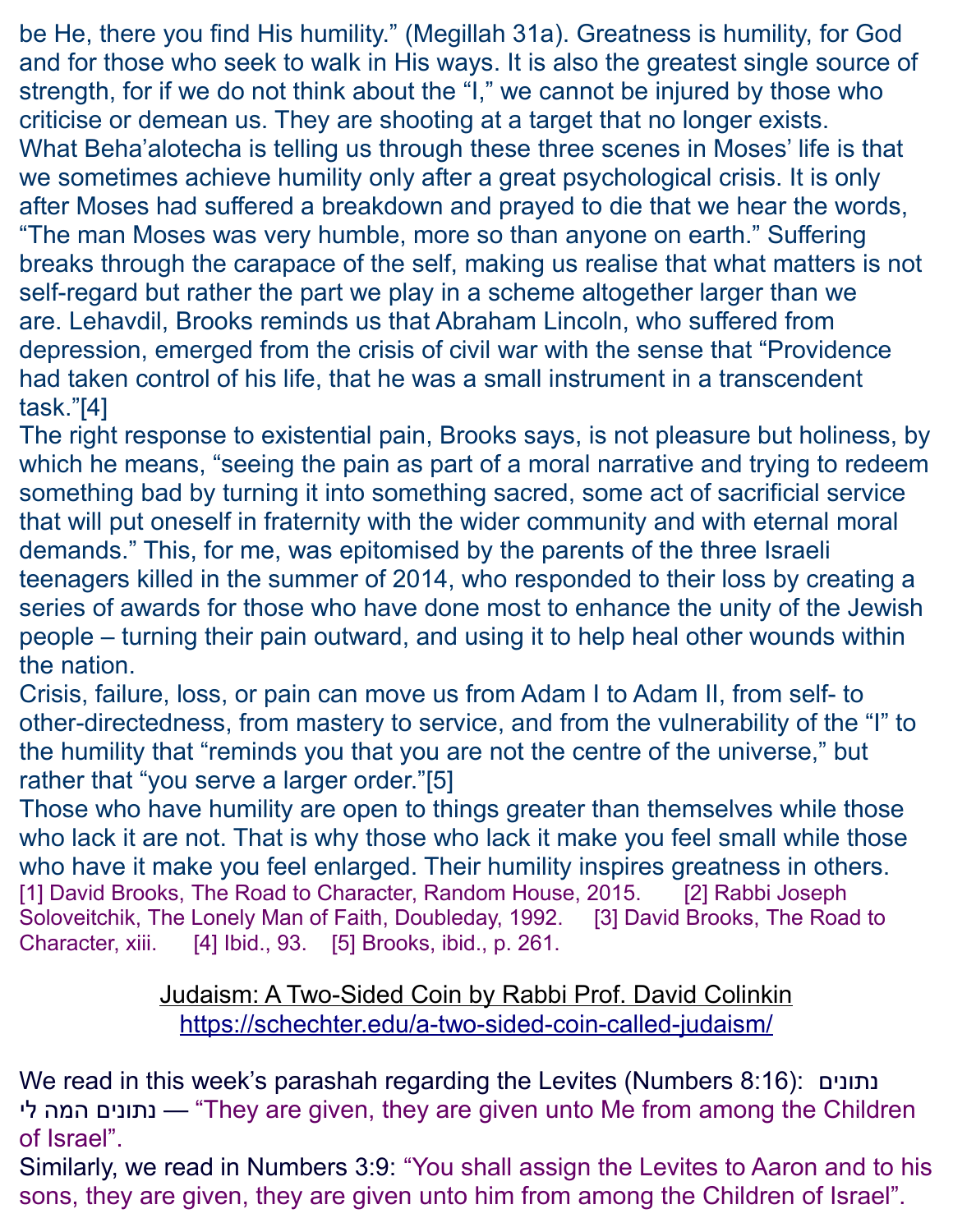One may inquire: why did the Torah repeat the words "they are given"? After all, in Numbers 18:6 it says regarding the Levites "they are given to God" just once. The Rashbam, following the *peshat* or simple meaning, explains in his commentary to Numbers 3 that there is a doubling of the verb as is common in the Bible (e.g. Numbers 27:7).

On the other hand, *Midrash Hahefetz* written in Yemen in the 15th century by Rabbi Zekharia ben Shlomo Harofeh gives a homiletic explanation to the verse in Numbers 3: " 'They are given' as singers, 'they are given' as gatekeepers". In other words, the Levites, on the one hand, were chosen for the lofty and enjoyable task of singing in the Temple to the accompaniment of "cymbals, harps and lyres" (I Chronicles 6:16-28; *ibid.,* Chapter 25; and more). On the other hand, they were also chosen for the prosaic task of guarding all the entrances to the Temple (*ibid.*, 9:17-27; *ibid.,* Chapter 26; and more) Indeed, I did this for many years in *miluim* (reserve duty) in the IDF; there is no task more boring!

A similar explanation is given in *Midrash Aggadah* (France, 12th century) to Numbers 8: "And why did the verse repeat 'they are given' twice? To teach that they are given for burden, they are given for singing" (and cf. Rashi, *ibid.*). In other words, the Levites, on the one hand, were chosen for the difficult and exhausting task of carrying the Tabernacle and, on the other hand, to sing in the Temple.

These two midrashim contain an important message for Jews, for Zionists and for modern human beings. Everything important in life demands effort and suffering on the one hand, while granting spiritual and emotional rewards on the other.

On the Jewish-halakhic level, one can point to the example of Shabbat: Jews opposed to the halakhic observance of Shabbat see only the "burden" of the 39 forbidden types of labor. Yet they fail to understand that that "burden" allows the "song" of *Oneg Shabbat* spent with the family and accompanied by singing, prayer, sleeping and respite for the soul. And so it is with Pesah. The "burden" of cleaning the house and removing the hametz leads to the "song" of the Seder at which we experience anew the Exodus from Egypt year after year. Negative commandments and positive commandments are two sides of the coin called "Judaism"; one enriches and completes the other.

On the Zionist level, one can look at the State of Israel in these difficult times and see only the "burden" of taxes and reserve duty and terrorist attacks. On the other hand, one can look at the "song" of the Ingathering of the Exiles, the revival of the Hebrew language and the building of a Jewish State. But there is no "song" without a "burden"; coping with all the difficulties has allowed us to achieve all of the wonderful things which exist in Israel today.

Finally, on a personal level, one can look at modern human beings and see only the "burden" of hard work and constant pressure. On the other hand, one can look at the "song" of a shorter work-week, of fast and efficient transportation, of laborsaving devices and of instant communication with the four corners of the earth.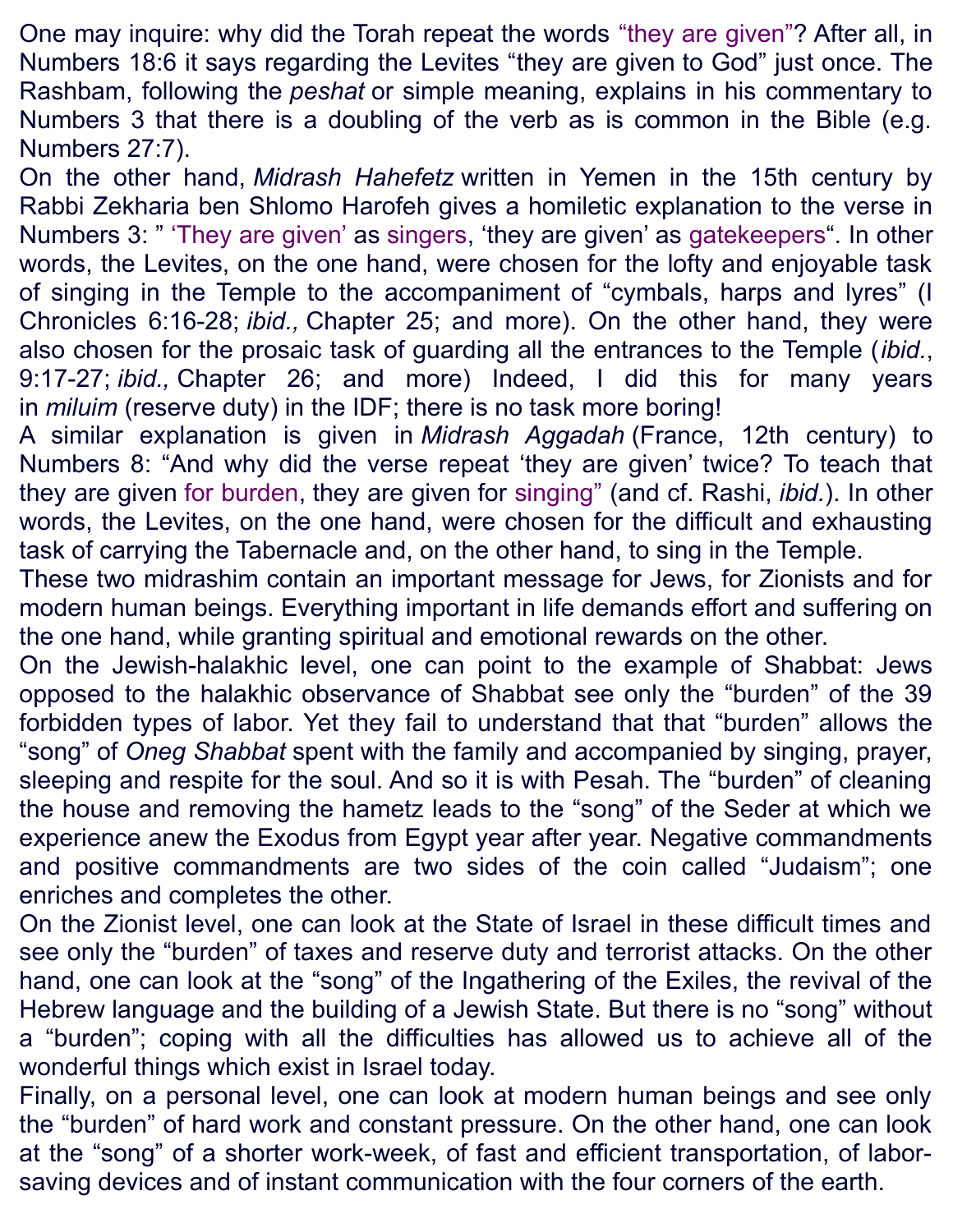Therefore, one can say regarding all of the above: "They are given, they are given" to us – "they are given to burden, they are given to song". May we have the wisdom to understand this important message.

(inspired by a sermon by Rabbi Ralph Simon z"l)

Shavua Tov From Schechter

\*\*Beginning immediately after Pesach and until August, Parashat Hashavua in the Diaspora is one week 'behind' the Parasha in Israel. Shavua Tov@Schechter will follow the Diaspora schedule.

*(David Golinkin is President of The Schechter Institutes, Inc. and President Emeritus of the Schechter Institute of Jewish Studies. For twenty years he served as Chair of the Va'ad Halakhah (Law Committee) of the Rabbinical Assembly which gives halakhic guidance to the Masorti Movement in Israel.)*

Parashat Beha'alotcha: The Grand March Toward the Good by Rabbi Seth Farber <https://www.myjewishlearning.com/article/parashat-behaalotcha-the-grand-march-toward-the-good/>

*This Torah portion illustrate what happens when we put our individual needs first.*  Winston Churchill is said to have said: "A pessimist sees the difficulty in every opportunity. An optimist sees the opportunity in every difficulty.

Parshat Beha'alotcha is a Torah portion of both difficulty and opportunity. Here's the sequence of events in this portion.

- 1. The Levites prepare for service in the Tabernacle.
- 2. The commandment to offer the Passover sacrifice is given.

3. The cloud and fire that accompanied the Israelites during their sojourn in the desert is described.

- 4. God commands the blowing of trumpets in the Israelite camp.
- 5. The structure of the camp is described.
- 6. Moses invites his father-in-law to join the Israelites on their travels.

7. The Israelites complain about the lack of meat to eat, leading God to send an excessive amount of quail into the camp as retribution.

Each of these moments represented either a challenge or an opportunity for the Israelites as they began the second year wandering in the desert following the Exodus. And yet, they don't really seem to form a cohesive literary unit. What does the Passover sacrifice have to do with trumpets? And why is the description of the Israelite encampment positioned next to the invitation from Moses to his father in law to accompany them on their travels?

In a public lecture in the 1970s, Rabbi Joseph Soloveitchik suggested a unified theory of Parshat Beha'alotcha. He posited that in the year following the Exodus, the Israelites were beginning a "grand march" and that each of these elements was part of their preparation for entering the land of Israel. First, the spiritual leadership of the people prepares for its work. Then the Passover sacrifice, the reminder of the Exodus, is introduced. Then the march begins: The trumpets stand ready, the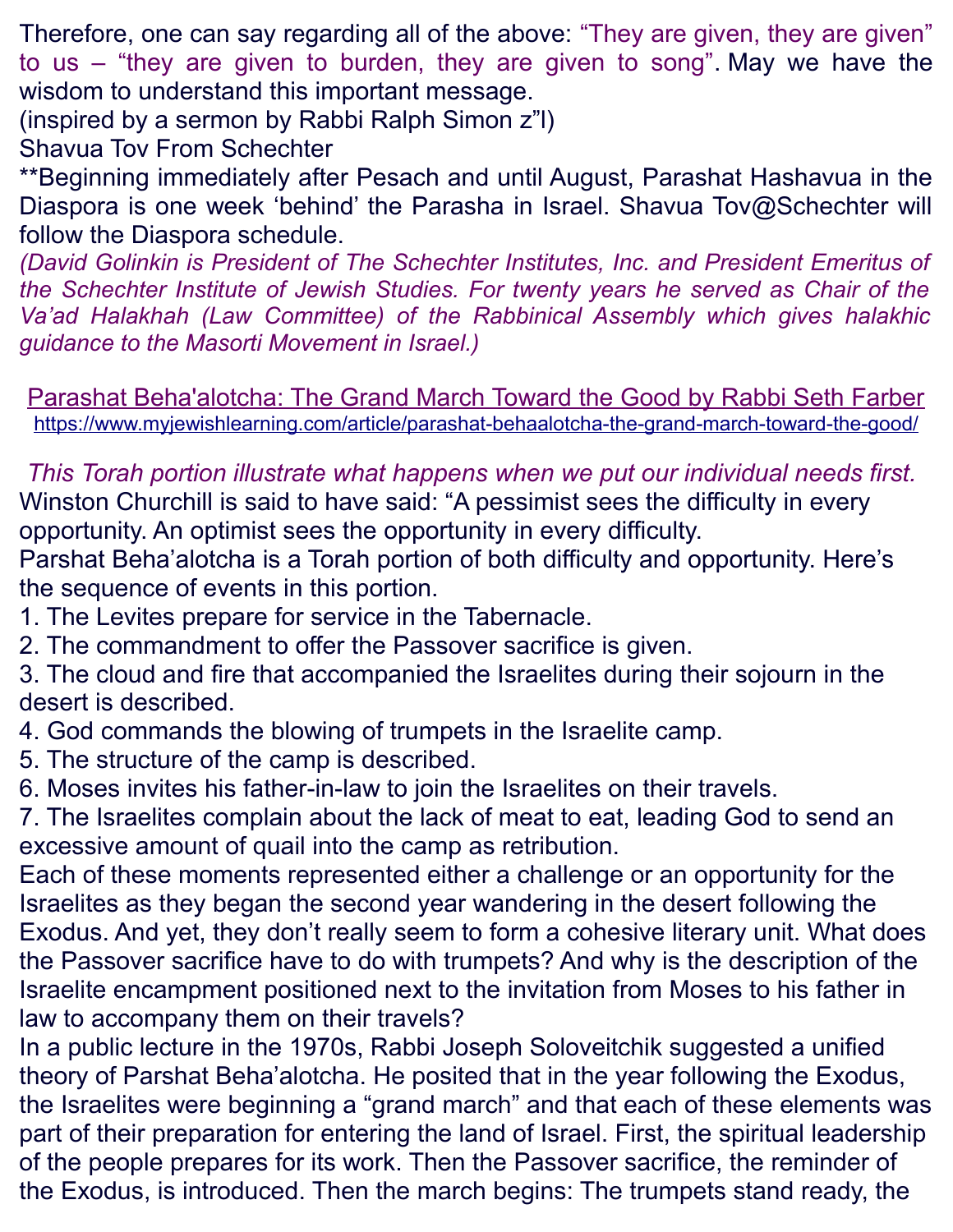camp is set up to go, and Moses symbolically invites the nations of the world to join. To a large extent, the redemption was upon them.

But then disaster strikes. The people complain, and God exacts punishment. Rather than seeing the opportunity that lay before them, the Israelites were too concerned about their immediate (and largely individual) needs. They simply weren't cognizant of the historical moment they were facing. The redemptive moment passes the individuals who were meant to actualize it. This is the great tragedy of Jewish history: opportunity knocks, but the Jews don't recognize its significance.

The missed opportunity in Parashat Beha'alotcha becomes even more striking when looking closely at the language in the text. The complaint of the Israelites is described with an adjective in [Numbers 11:1:](https://www.sefaria.org/Numbers.11.1?lang=he-en&utm_source=myjewishlearning.com&utm_medium=sefaria_linker) "The people took to complaining bitterly [*ra*]." This bitterness (or even evil, another possible translation of the Hebrew word ra) stands in direct contrast to the vision that Moses articulates to his father-in-law upon inviting him to join the Israelites: Please join us, Moses says, for "the good [*hatov*] that God will give us will be good for you as well." In fact, variations on the Hebrew word tov appear throughout Moses' invitation. For Moses, the grand march is an opportunity for the realization of all things good. The land of Israel is a place that sanctifies life and is a place of the ultimate goodness. Moses sees this as something that all should have access to. But the Israelites see only the bad. And from the moment they miss the opportunity, everything turns bad. Later in the book of Numbers, when the spies return from scouting out the land of Israel, only two — Joshua and Caleb describe the land as "good." The others describe the land as "bad." In short, once the Israelites put their individual needs before the needs of the nation, their entire experience is colored – everything looks bad.

We live in a remarkable era of opportunity. While we don't always know the best way to capitalize on this wondrous moment in Jewish history, it behooves us to recognize all the good that our era has enabled us to achieve, and not let small moments of bitterness take away from our march toward a better future. *(Rabbi Seth Farber is the founder of [ITIM](https://www.itim.org.il/en/) : The Jewish Life Advocacy Center and the rabbi of Kehilat Netivot. He lives in Ra'anana, Israel, with his wife Michelle and their five children.)*

Never Mind the Garlic: Get off the Wagon by Rabbi Dan Bronstein <https://truah.org/resources/parshat-bahaalotecha-dan-bronstein-moraltorah/>

Ever hear the expression "do you kiss your mother with that mouth?" This, of course, is a rhetorical question highlighting the way people can become tainted through the abuse of the gift of speech. Jewish tradition has confronted the abuse of speech and the problem of *lashon harah*, or "evil tongue." Amidst the glittering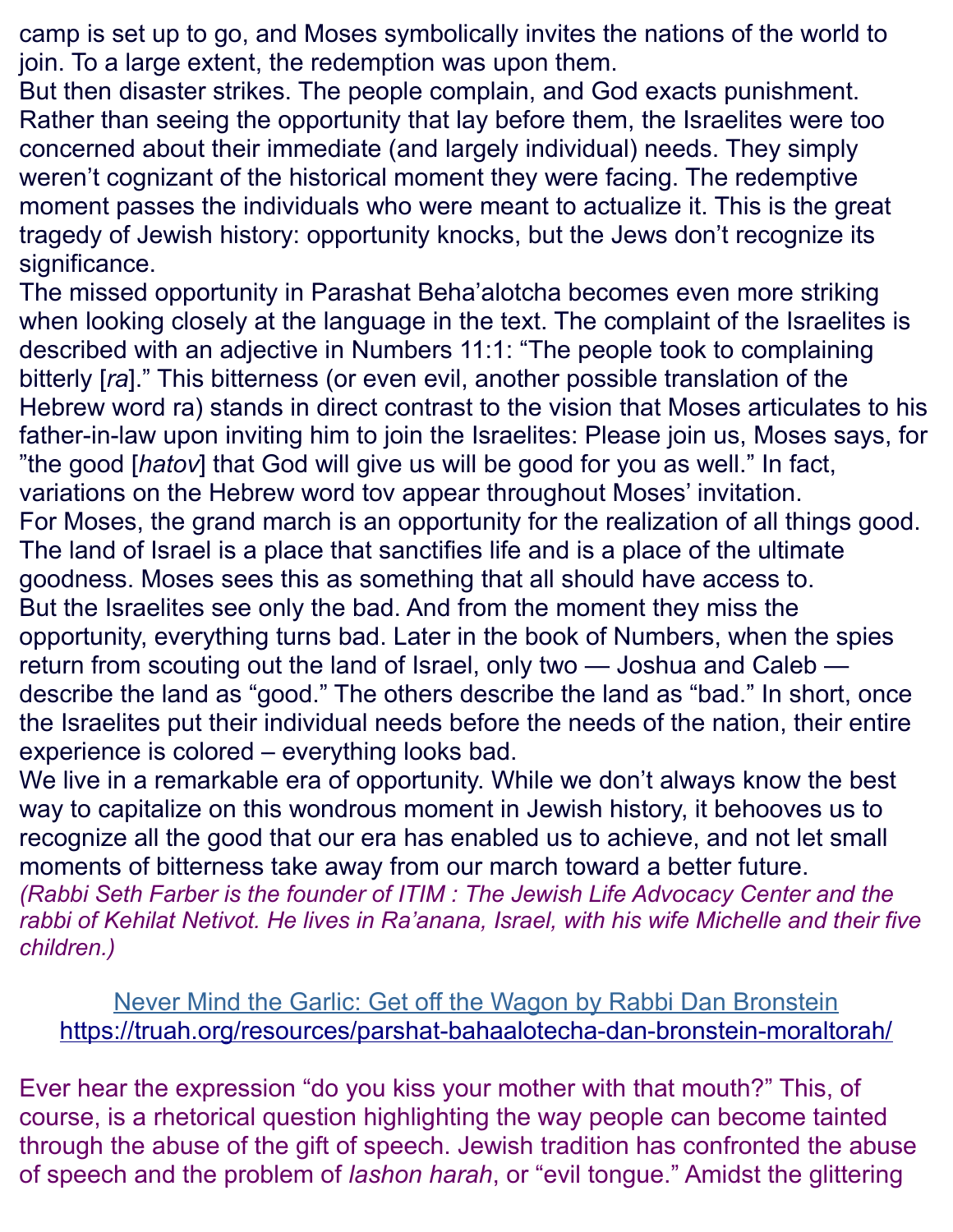detail of building the Menorah, and other ritual objects, the Torah portion Beha'alotecha also touches upon a broader category of *lashon harah*, but in this instance, the power of speech is misused through "murmurings," and unreasonable criticisms.

Never mind God's redemption of Israel, and never mind the Israelites' direct encounter with the Divine. In this parshah, our ancestors literally complain over God's catering ability, or more accurately, the people are angry over God's choice of menus. The Israelites are very specific; they first demand meat, and then bemoan the fact that since their redemption from slavery they have been deprived of such delicacies as cucumbers, melons, leeks, onions, and garlic. I, too, would hate to live without garlic and onions. Despite the fact that the Israelites had been miraculously redeemed from bondage, and all their food needs were being supplied through the God-given Manna, the Israelites grumbled about culinary matters.

Maybe the Israelites bemoaning a meat shortage is a way to highlight the Israelites' genuine anxiety about surviving the wilderness. Maybe complaints about produce, however seemingly frivolous, really point toward the disorientation experienced by the Israelites as they left slavery even while aspiring to become a nation of priests. Maybe complaining about melons and onions is really a misplaced expression of fear over their uncertain future, as individuals and as a people.

The text of [Numbers 11:4,](https://www.sefaria.org/Numbers.11.4?lang=bi&with=all&lang2=en) relates that it is the riff raff, or "*asafsuf*," living within the midst of the Israelites, who are instigating the food rebellion. Many commentators connect the *asafsuf* with the "*erev rav*" or "mixed multitude" mentioned in [Exodus](https://www.sefaria.org/Exodus.12.38?lang=bi&with=all&lang2=en)  [12:38](https://www.sefaria.org/Exodus.12.38?lang=bi&with=all&lang2=en) (i.e., the strangers who latched themselves onto the Israelites' community at the start of the exodus). But even if this was all the outsiders' fault, we nevertheless need to confront the moral implications of tacitly accepting, if not enabling, the misuse of language by others.

Some in our community believe that ostensibly "pro-Israel" political posturing somehow mitigates or justifies otherwise reprehensible words or behavior. But can we stand by or even affirm the ethics of those who engage in *lashon harah*? For the sake of Jewish interests, is it okay to ally with those whose language, besides being grossly vulgar, inflames hatred and violence? Should we as contemporary Jews tolerate, let alone ally ourselves with, those who openly use incendiary language and antidemocratic ideology? Is our community meant to ignore the lies and fear-mongering because these individuals "support Israel"?

It's only the spring of 2022, but American society is already deeply engaged with the midterm elections and even the 2024 presidential election. American Jews historically have participated widely in American political life and vigorously supported democratic principles. A belief in democracy and commitment to the democratic process have always been shared across the spectrum of American